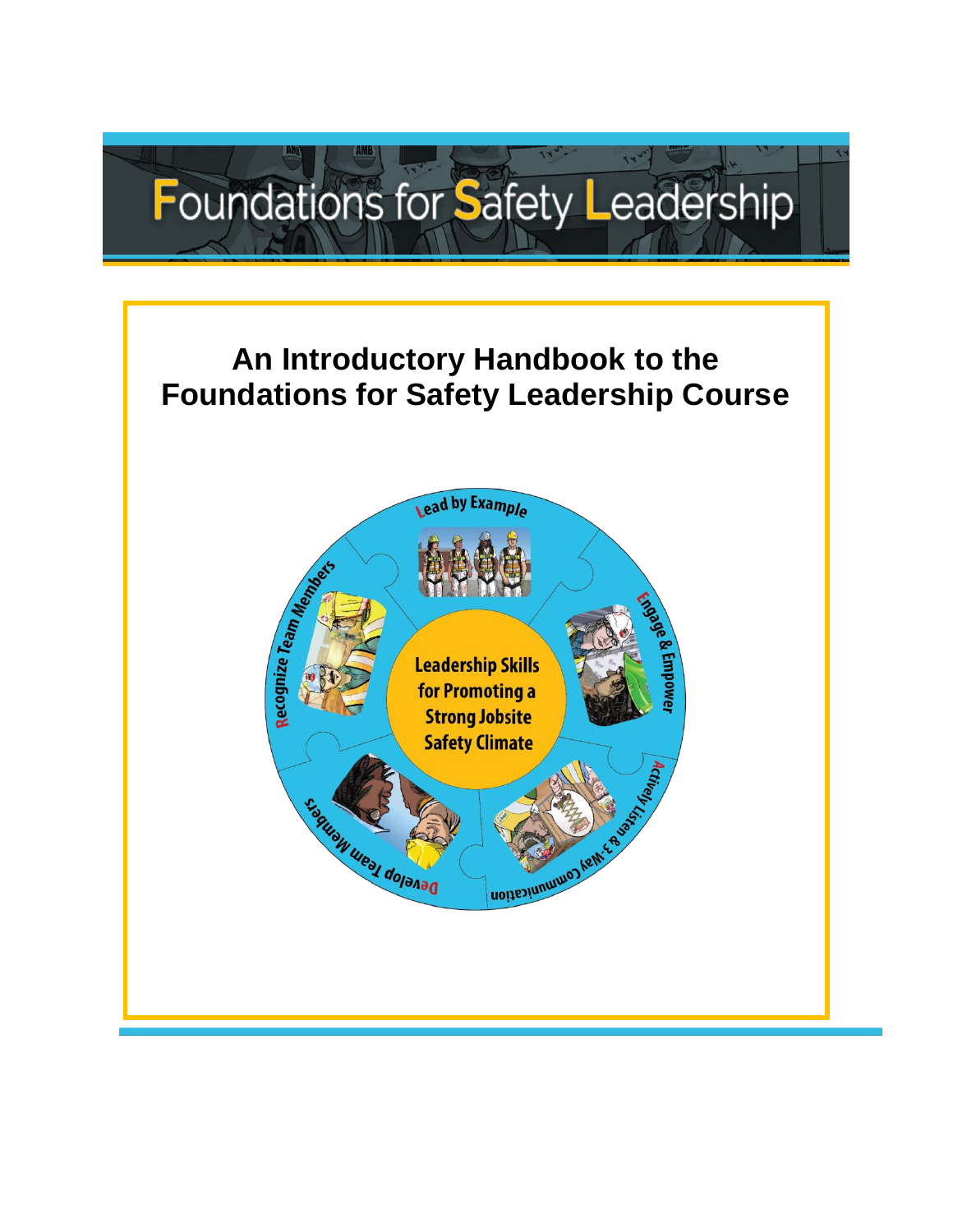### **About the handbook:**

This handbook provides a brief introduction to the 5 leadership skills covered in the 2.5 hour **Foundations for Safety Leadership (FSL)** course that construction foremen, frontline supervisors, and others with supervisory responsibilities can take to learn how to become more effective safety leaders. The handbook can be distributed to students at the end of the FSL course, used in conjunction with the FSL toolbox talks, or used to introduce construction industry stakeholders to the 5 leadership skills covered in the FSL which are:

**L**ead by example

**E**ngage and empower team members

**A**ctively listen and practice 3-way communication

**DE**velop team members through teaching, coaching, & feedback

**R**ecognize team members for going above and beyond for safety There's a brief self-assessment and action plan worksheet at the end of the handbook that gives readers the opportunity to think about how well they are currently practicing the 5 leadership skills and steps they could take to become a more effective safety leader.

### **About the Foundations for Safety Leadership (FSL) course:**

The FSL was developed by CPWR-The Center for Construction Research and Training in partnership with many construction stakeholders and subject matter experts and includes teaching materials such as a Power Point presentation, instructor and student guides, hard hat stickers, and wallet cards. The FSL can be taught as an elective within the OSHA 30-hour outreach training course or it can be presented as a stand-alone training module. All FSL teaching materials can be downloaded free of charge at [http://www.cpwr.com/foundations](http://www.cpwr.com/foundations-safety-leadership-fsl)[safety-leadership-fsl.](http://www.cpwr.com/foundations-safety-leadership-fsl)

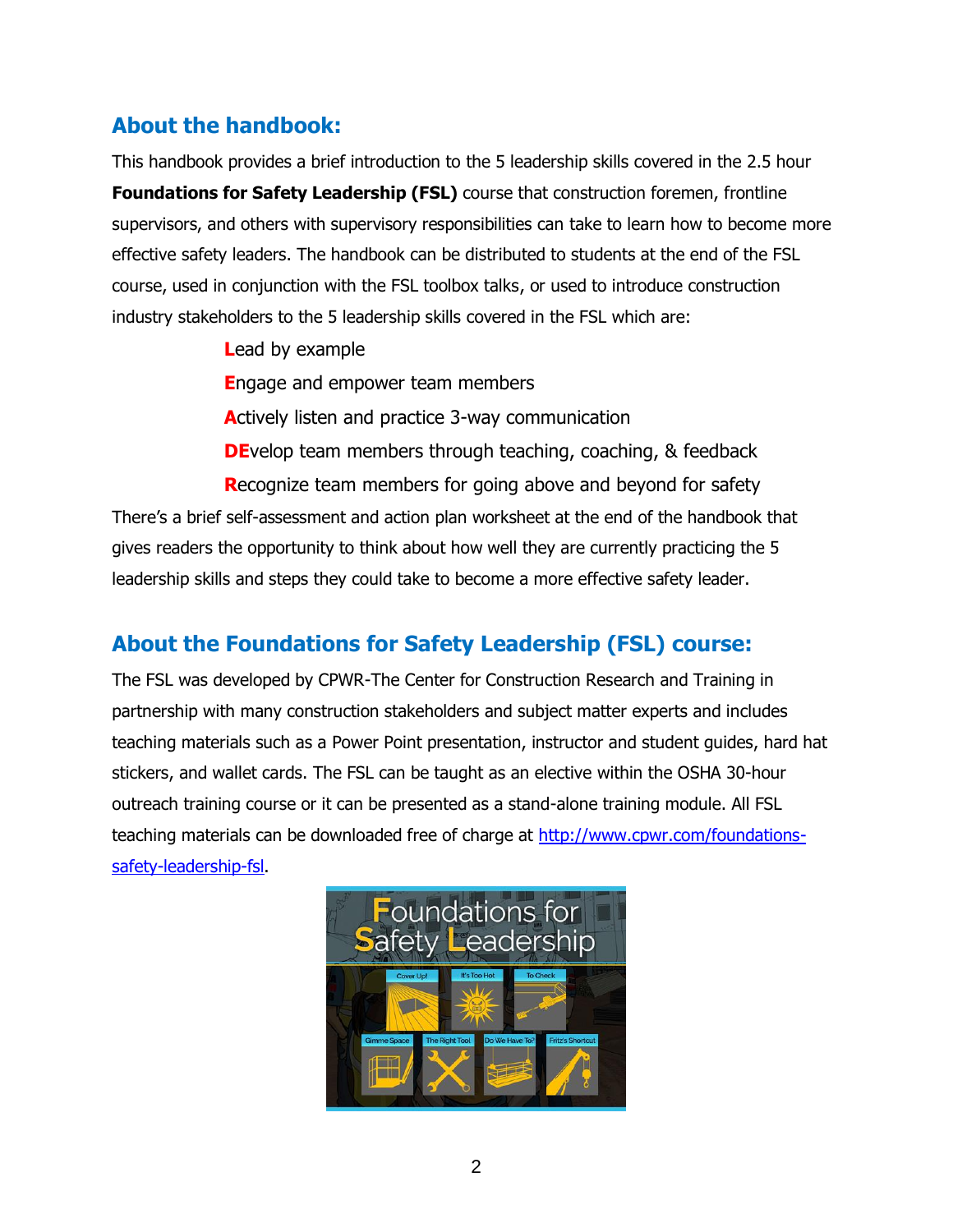### **Here's what contractors and foremen are saying about the FSL and how the skills are being put into action on the jobsite:**

"In my opinion, this is a successful training that benefited not only the foreman/ superintendents/stewards in the field, but also the overall safety climate of the project." (Company Trainer)

"[Practicing the skills] makes everybody better at what we do. Our customers appreciate it. Our employees appreciate it." (Contractor)

"I think the foremen are more aware [now] when they do their morning safety meetings, their morning huddle. They do more each day. I also see them take a little more time when they're talking about the work and they also cover the safety implications of that work. They try to get more input from the employees on their crew instead of just giving instructions. I see them more likely to ask for input." (Contractor)

"[Active listening] is usually a big thing that I personally have been starting to do during our toolbox talks…at the beginning of every week. [My guys] have been doing really good with a lot of that now. They're more comfortable instead of shy or bashful." (Foreman)

"They'll tell [each other] at the end of the day, just like I would, 'Good job. You guys are doing everything the way you need to do this.' This is how we go home every day, [by recognizing team members]." (Foreman)

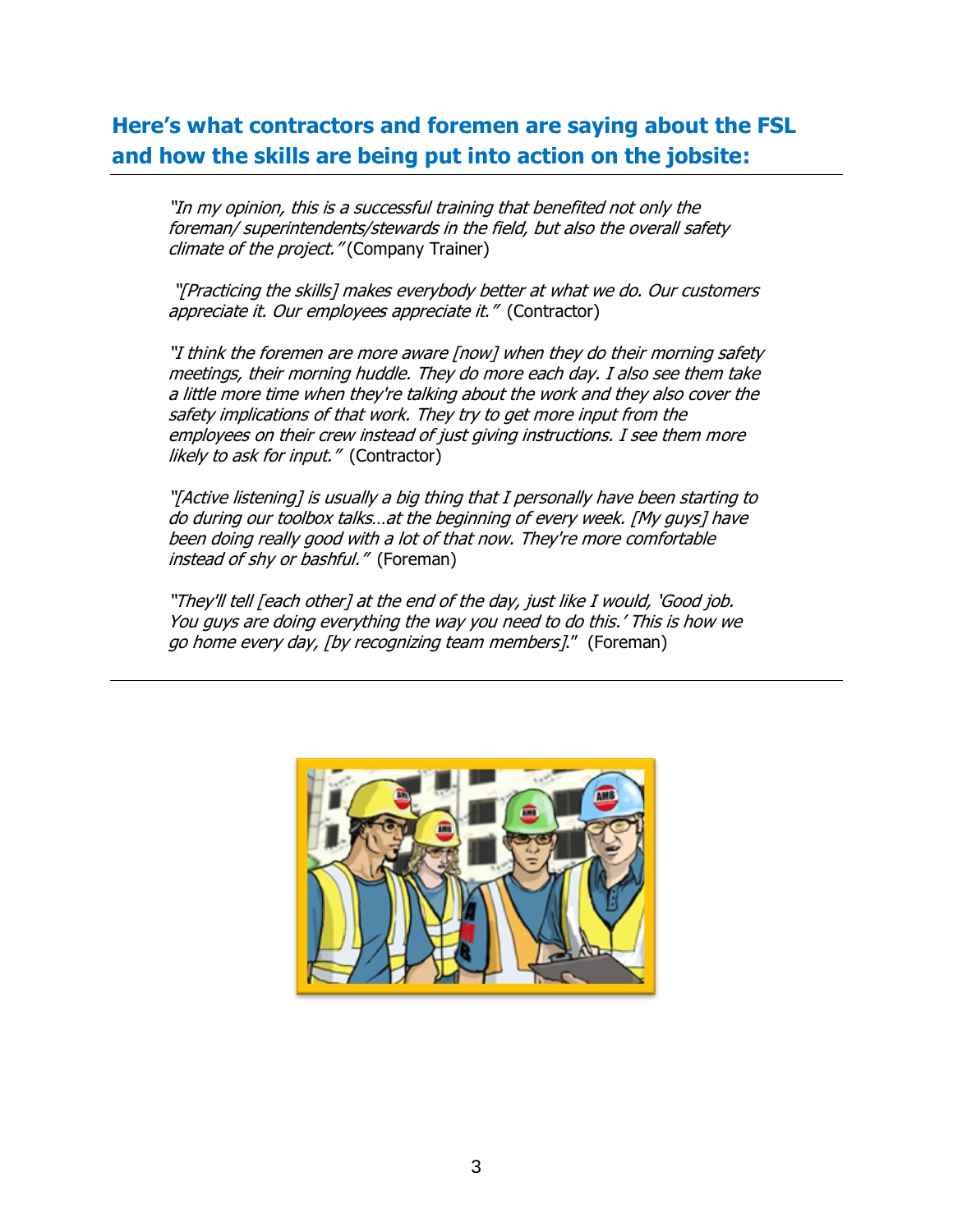## **SAFETY LEADERSHIP IN CONSTRUCTION**

Health and safety injuries in construction are costly. In 2015, one in five worker deaths occurred in the construction industry; a construction worker has a 78% chance of getting injured at work. The cost of these injuries to workers, contractors, and the industry as a whole is *over \$11 billion per year* or about \$27,000 per injured worker.<sup>1,2</sup> Those are *only* the *direct* **costs** that include things like medical treatment, lost wages, sick pay, damage to work product or equipment, and increased insurance premiums.

The **costs are actually much greater** when you include **indirect costs** such as family and co-worker suffering, lost productivity due to investigations and work stoppage, hiring costs to replace an injured worker, and the company's reduced ability to win bids due to their diminished public reputation.

**Leaders play a part in whether or not companies experience injury-related costs.**

Leaders can improve if, and how well, a company's safety policies, procedures, and practices are implemented on the jobsite – also called jobsite safety climate. By practicing safety leadership skills, you, as a safety leader, can help create **a strong jobsite safety climate** where everyone works safely, efficiently, and productively.

- 1. CPWR: The Center for Construction Research and Training. 2013. The construction chart book: The U.S. construction industry and its workers. Silver Springs, MD. 5<sup>th</sup> Edition
- 2. Waehrer GM1, Dong XS, Miller T, Haile E, Men Y Costs of occupational injuries in construction in the United States. Accid Anal Prev. 2007 Nov; 39(6): 1258-66.

## **WHO IS A SAFETY LEADER?**

A **safety leader** is a person who has the **courage** to demonstrate that s/he values safety, by working and communicating with team members to identify and limit hazardous situations, even in the presence of other job pressures such as scheduling and costs.

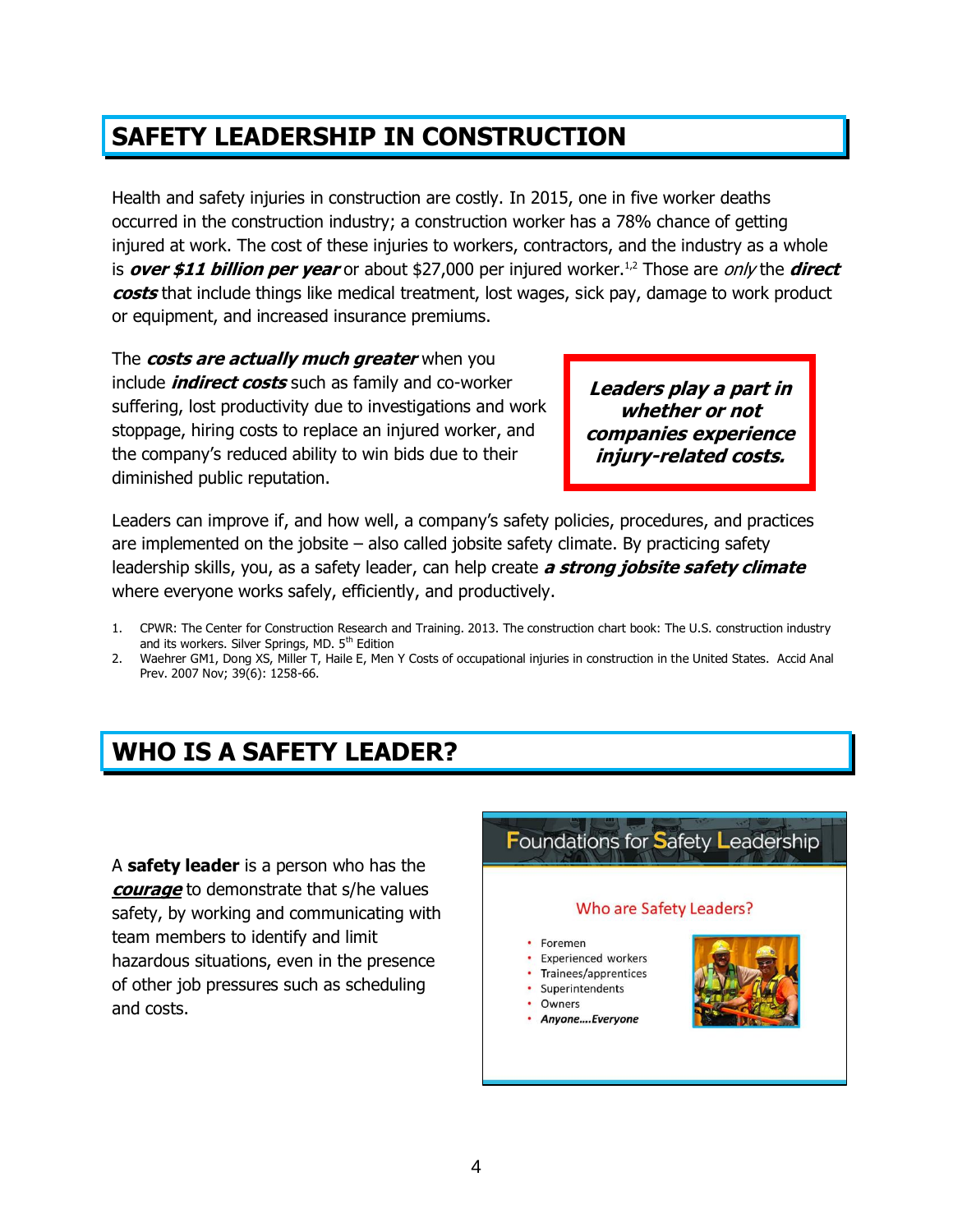Safety leaders work at all levels of a company. Anyone, regardless of title or role, who values his or her own well-being and that of fellow workers, is responsible for being an effective safety leader.



At the highest levels, leaders develop safety programs and policies to protect their workers and their company. When it comes to reducing safety incidents on the jobsite, everyone is a leader. However, it is the **frontline supervisors and foremen** who create a strong jobsite safety climate by making sure safety programs and policies are implemented and enforced on the jobsite.

Leaders interact with their crew/team members in ways that can either negatively or positively affect safety climate. As you look over the table below, think about "leaders" you have worked with. What behaviors did they display? How did they communicate? Were they good or bad role models? Consider how their actions might have affected safety climate and safety outcomes.

| <b>Ineffective Actions</b>                                                                                                                                                                                                                                             | <b>Effective Actions</b>                                                                                                                                                                                                                                |  |  |
|------------------------------------------------------------------------------------------------------------------------------------------------------------------------------------------------------------------------------------------------------------------------|---------------------------------------------------------------------------------------------------------------------------------------------------------------------------------------------------------------------------------------------------------|--|--|
| <b>Harmful Behaviors </b><br>Lies to protect him/herself<br>Withholds information<br>Blames worker or others for problems<br>Reacts angrily to a problem without addressing<br>it or seeking solutions<br>Becomes defensive when an issue is brought up                | <b>Helpful Behaviors</b><br>Doesn't go back on his/her word<br>Tells the truth<br>Works hard<br>Is fair<br><b>Good Communication</b>                                                                                                                    |  |  |
| <b>Poor Communication</b><br>Yells<br>Doesn't listen to or ignores worker ideas<br>Threatens retaliation                                                                                                                                                               | Listens to hear what others are saying vs.<br>listens to speak                                                                                                                                                                                          |  |  |
| Lack of teamwork<br>Says things like, "I'm in charge here and you'll<br>do as I say." "You don't need to ask someone<br>else for their opinion." "I'll tell you when<br>something is risky."<br>Doesn't engage or empower workers to be part<br>of the safety solution | Sense of teamwork<br>Makes sure team members know each<br>other<br>Highlights the importance of working<br>$\bullet$<br>together as a team to improve safety<br>Asks team members for input on how to<br>$\bullet$<br>best carry out their tasks safely |  |  |
| Poor role model<br>Has team members wear personal protective<br>equipment (PPE) and demands safety from<br>them, but doesn't 'walk the talk'<br>Thinks having weekly toolbox talks is all that's<br>٠<br>needed for safety                                             | Leads by example<br>Provides needed safety resources<br>Always wears PPE<br>Never takes or encourages others to take<br>$\bullet$<br>shortcuts<br>Conducts daily safety huddles<br>$\bullet$<br>Holds everyone accountable for being safe               |  |  |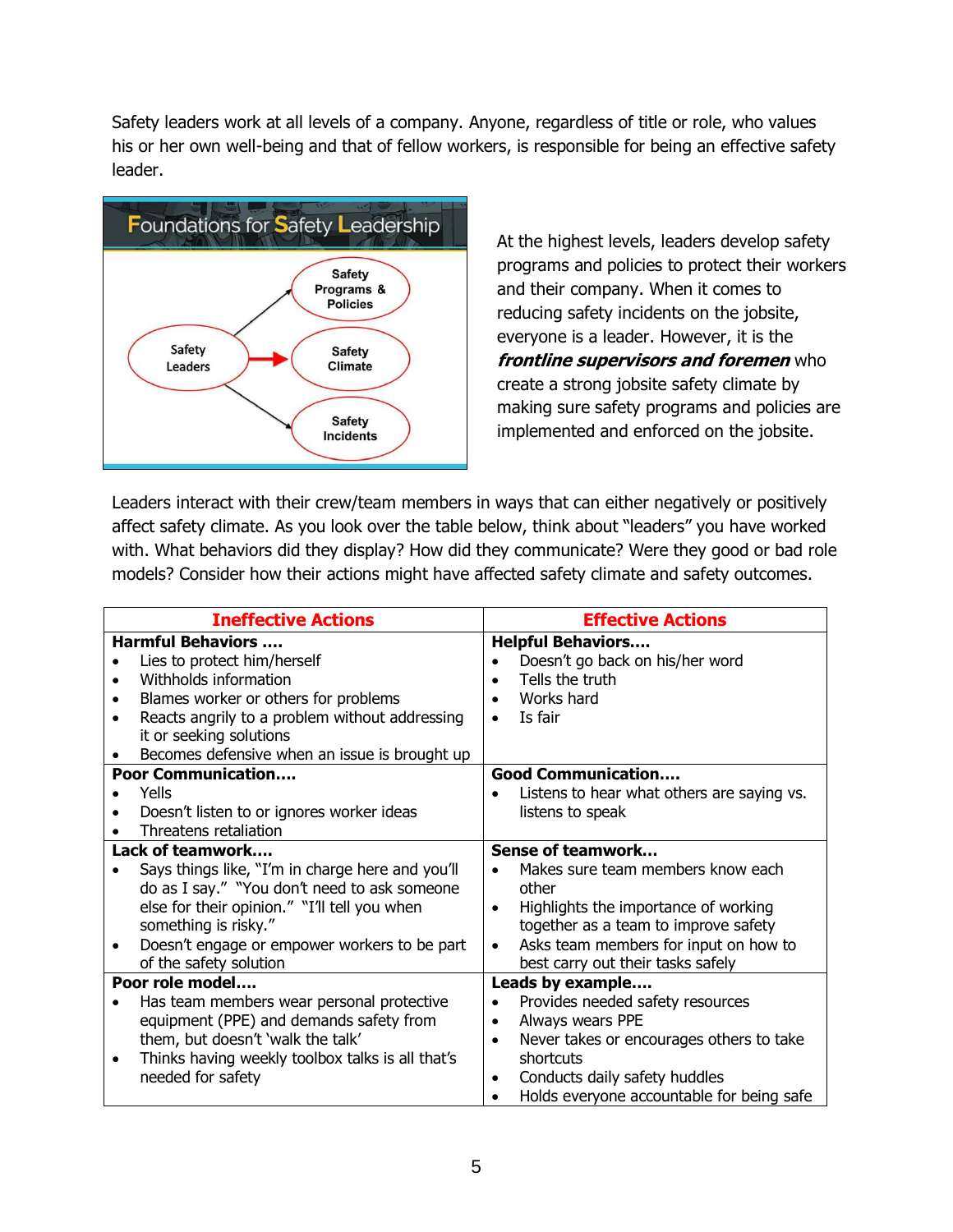There are many benefits of putting the 5 leadership skills covered in the FSL into practice on the jobsite including:

- Creating a strong safety climate
- Fewer injuries and fatalities
- Reduced hazards
- Safer work practices
- Increased team morale
- Increased teamwork
- More productive, better quality
- Better company reputation

As you will see in the following sections, using these skills is not time-consuming and can be easily inserted into daily workflow, and is likely to improve productivity.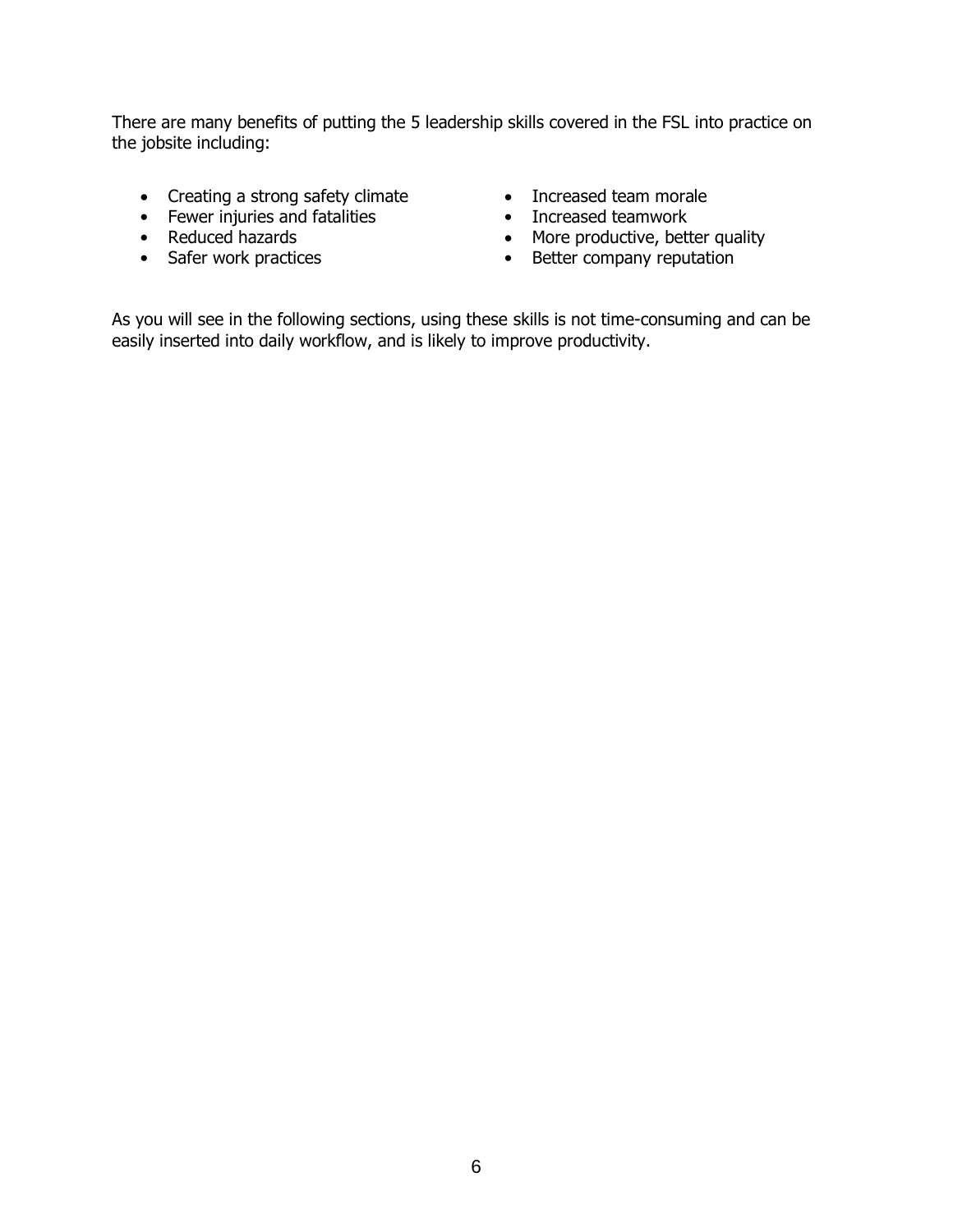## **5 SAFETY LEADERSHIP SKILLS**

#### *1. Lead by Example*

At our morning huddle, we discuss what we are going to be doing that day and what safety issues may come up. For example, the other day we were going to frame a roof and the safety rep. talked about how to lift and carry the rafters in order to avoid hurting our backs or shoulders. When we got to the jobsite, our foreman said that he wanted us to use the lifting equipment as much as possible because the last thing he wants is any more back strains.

Leading by example is the most important safety leadership skill. Team members learn from their leaders. They notice when leaders cut corners, don't follow safety policies or procedures, or give inconsistent safety messages. Leaders who practice the following actions send the message that safety is an integral part of work, and not just a way to avoid safety violations.

#### $\triangleright$  Tips for how to lead by example

- 1. Have a **positive attitude** about safety and **establish it as a core value** by considering the safety implications of all your decisions. Share these with your team members.
- 2. Set **high expectations for every team member** by letting them know on a regular basis that you expect them to always use safe work practices and ensure that other team members do too. Provide constructive feedback in a timely manner. Ask that team members immediately report hazardous conditions and all injuries or near misses.
- 3. Share your **safety vision** with your team members by talking about the importance of safety for you and for them. You can talk about the direct and indirect costs of injuries and emphasize that safe work goes hand-inhand with productive and quality work.
- 4. Reinforce the idea that **everyone owns safety**  and that it's not just the foreman's or safety person's responsibility. It's up to everyone to keep the jobsite safe for themselves and others.

**"Walk the talk." Always follow safe work procedures and implement safe practices. This shows your commitment and belief in the importance of the safety policies.** 

5. **Lead up** by working to persuade individuals like company owners and others in supervisory positions to improve jobsite safety and health. Present your suggestions for solutions and get support from others, including workers and foremen, to help you convey your message.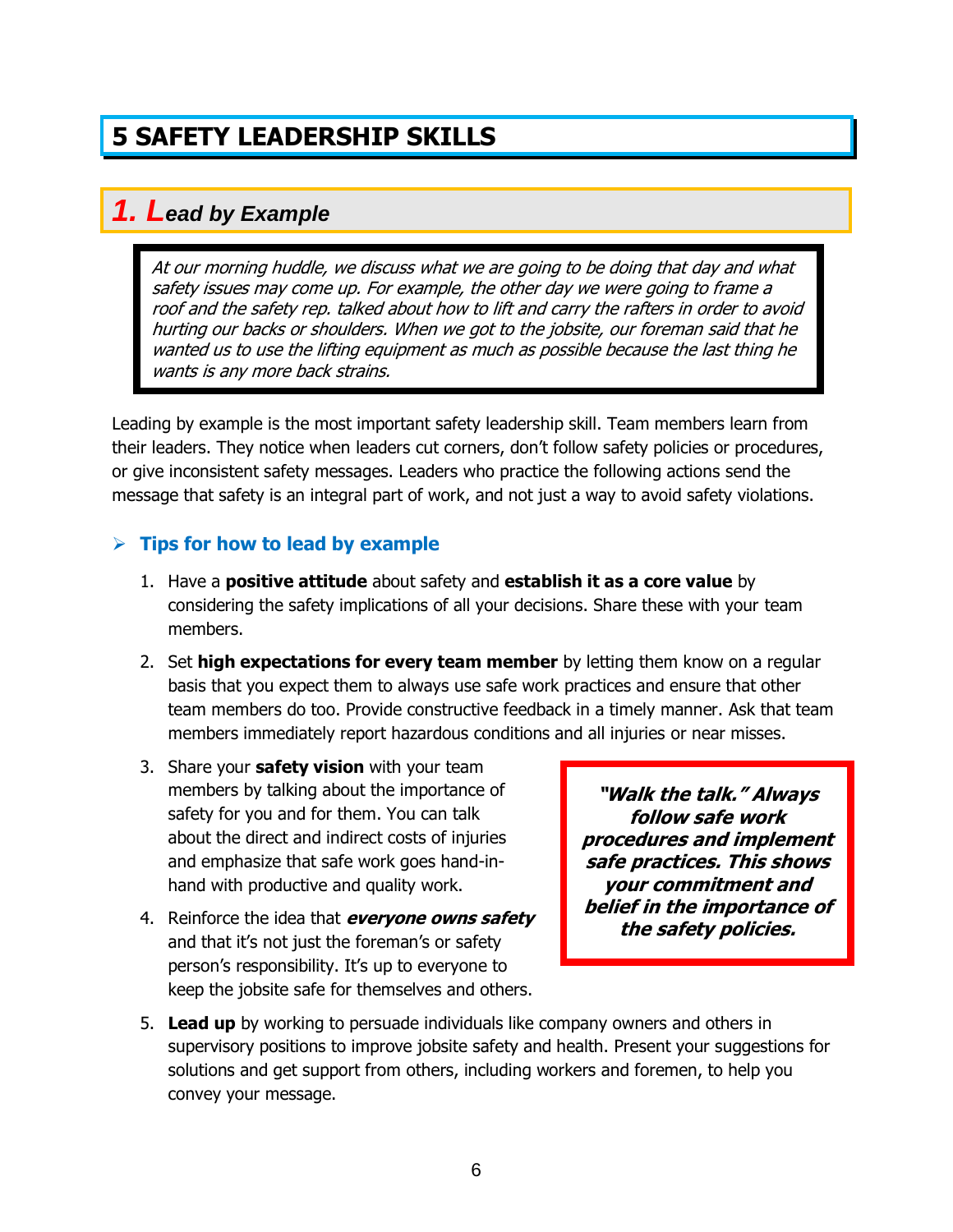### *2. Engage and Empower Team Members*

Our crew was supposed to insulate copper wires in a ceiling. Simon the superintendent came by to see how we were doing and asked us to walk him through our plans. At first, we did not say anything about our concern with using ladders to access the wires. But then Fred, our foreman, spoke up and said the pipes were in a tight space close to electrical wires, so we couldn't set up the ladders correctly and we'd have to work in awkward postures. Simon thanked him for identifying the problems ahead of time rather than starting work and getting in a bind. He asked us to think about equipment other than ladders that might work better. After some discussion, we all decided a one-man lift would be best for the job. Luckily, there was one on the jobsite that we could use.

If you really want to create a strong jobsite safety climate, it's critical that you learn how to engage and empower their team members to participate in the safety process.

#### **Tips for how to engage and empower team members**

- 1. **Explain why safety is critical** to getting the job done instead of just saying "be safe."
- 2. **Involve team members in safety decision-making** so they can see how they, too, own safety.
- 3. **Conduct daily morning safety huddles and joint worker-management walk-arounds** throughout the workday. This lets the team know that safety is valued, that it is an essential aspect of how work gets done, and that they are a critical part of the overall safety effort.
- 4. **Encourage team members to**:
	- o **report** safety concerns, injuries and near misses, and
	- **report or fix** hazards or unsafe situations.

Make it clear they can do these things without negative consequences or retaliation.

**Develop an "action list" to show how issues that are raised are addressed. Place this in a prominent place to ensure accountability and build trust.**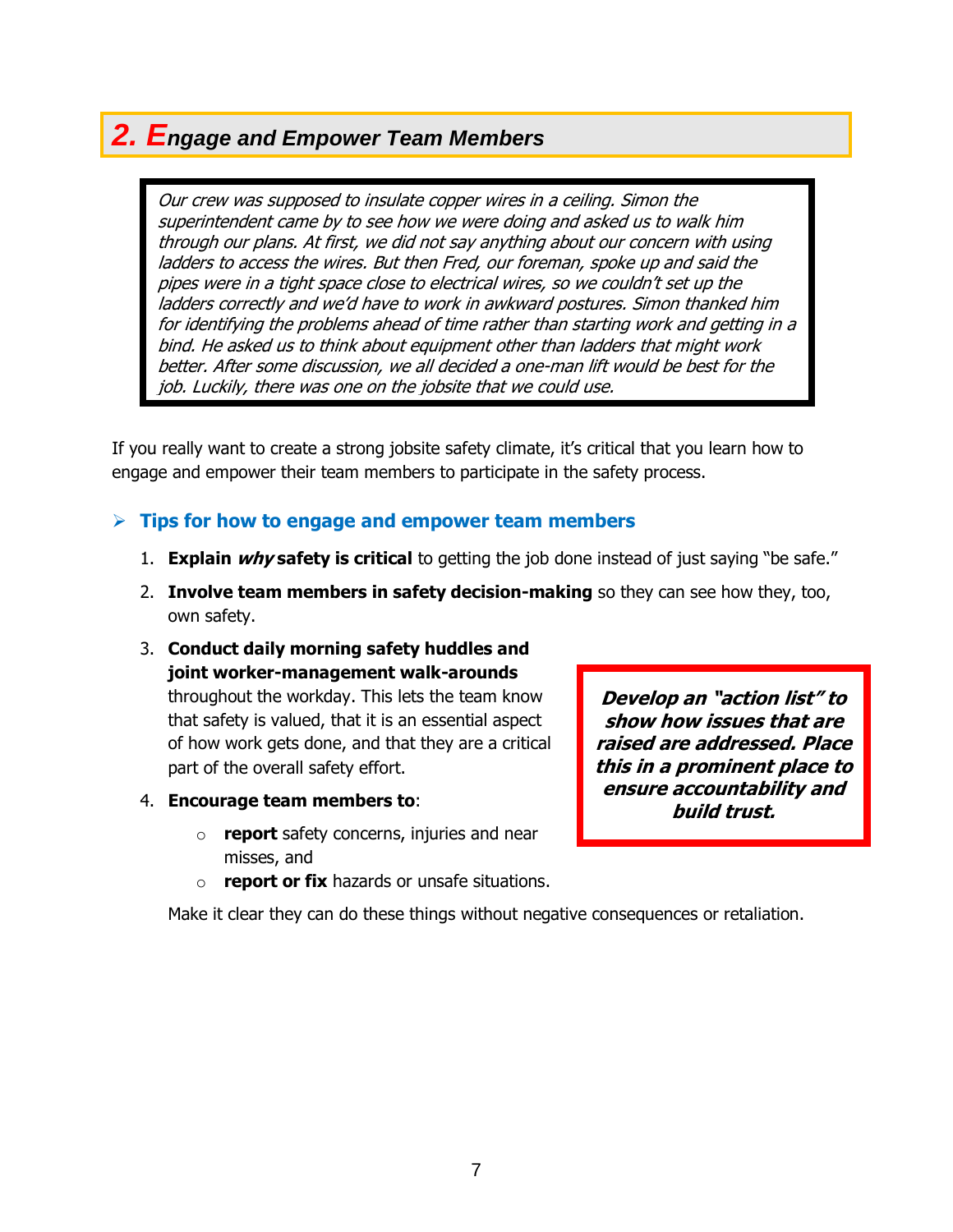### *3. Actively Listen and Practice 3-Way Communication*

We were working out in the sun and Emilio, a carpenter, was feeling really hot and had a slight headache and stomachache. Our foreman thought it might be heat exhaustion and told him to go rest in the trailer, get something to eat and drink, and stop work for the day. Our foreman then asked Emilio to tell him exactly what he was going to do once he got to the trailer. Emilio repeated his instructions, but left out the part about stopping for the day. Our foreman corrected him and emphasized why it was important for him to stay and rest in the trailer. He told Emilio his only job was to get better for tomorrow and not to worry about the task he hadn't yet completed.

Have you ever tried telling someone something important and you can tell they aren't listening? Being able to communicate effectively is at the core of all the other leadership skills and is critical to becoming an effective safety leader. There are two aspects to this skill:

- 1. Learning to be an *active* rather than a passive listener.
- 2. Practicing 3-way communication to reduce misunderstandings between you and the other person.

#### **Tips for how to actively listen**

- 1. **Treat the team member with respect** by giving him/her your full attention. Don't check phones, emails, or read other materials when s/he is speaking.
- 2. **Pay attention to non-verbal cues** such as body language and eye contact both yours and those of the person you are speaking with. Maintain eye contact and avoid making negative facial expressions or raising your voice. If you're feeling resentful or insulted, make an extra effort to maintain professional conduct.
- 3. **Listen to hear** what is being said rather than listening just to come up with a response.
- 4. **Ask clarifying questions** to ensure you understand what the person is saying.

#### **Tips for practicing 3-way communication**

To ensure everyone understands the message or instructions you are giving:

- 1. **Make sure you have the listener's attention** and be direct and concise.
- 2. **Have the listener repeat** what you said to be sure the message was understood.
- 3. **Confirm to the listener** that his/her interpretation is correct.

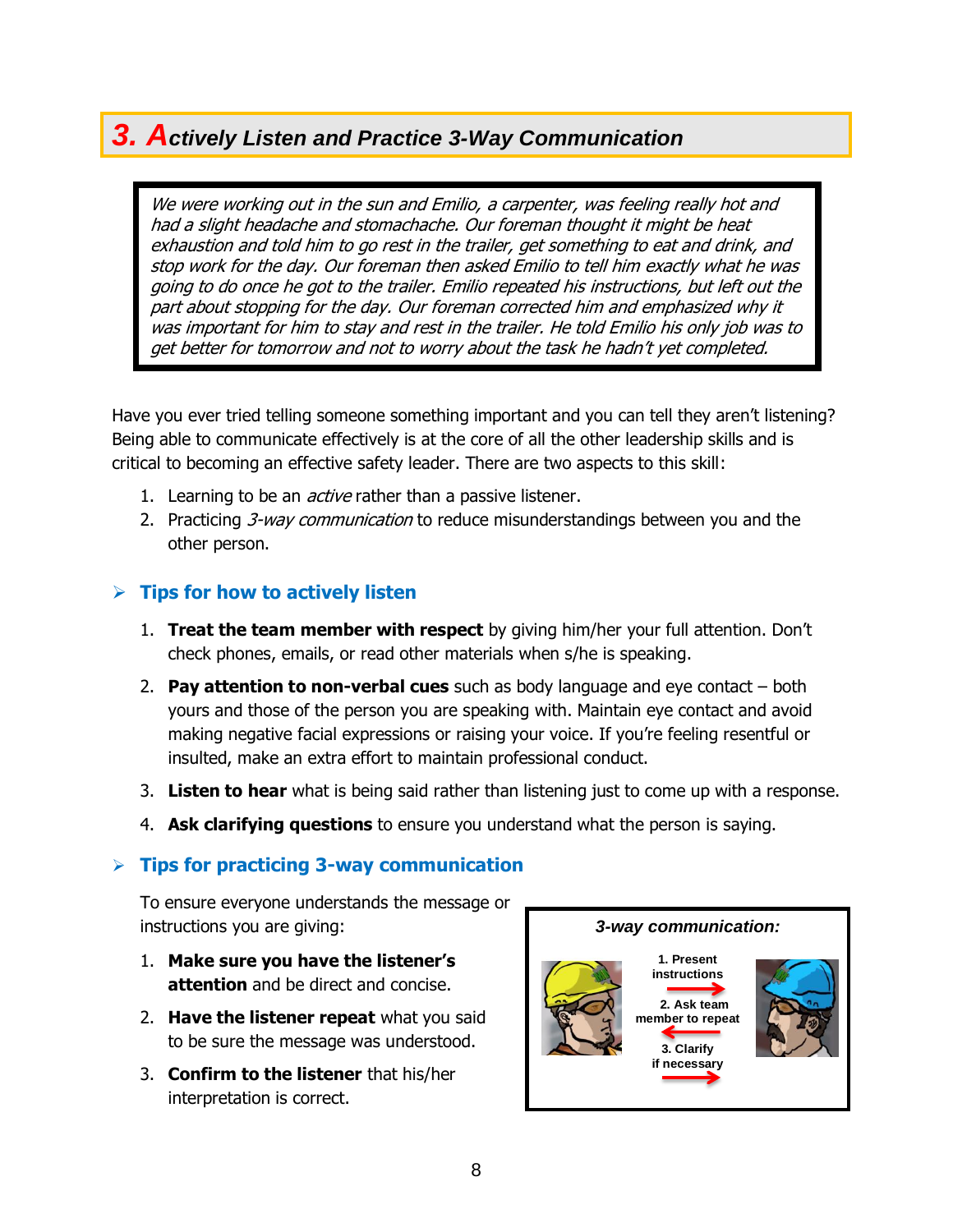### *4. DEvelop Team Members through Teaching, Coaching, & Feedback*

Our foreman Floyd asked two of our painters, Ed and Tom, if they had checked the rigging on the roof to make sure the scaffold was secure. They said that they were sure it was fine and it was too hot to get on the roof! Floyd thought that their overreaction to his question was odd. So he said that we all had to go to the roof and check the rigging since that is what keeps the scaffold and us from falling. Once on the roof, Ed admitted that he wasn't sure what to look for. Floyd thanked him for being honest and carefully explained the rules and recommendations for securing the scaffold. Then he asked all of us to repeat his instructions and to demonstrate how to check the rigging. When we were done Floyd told us how much he appreciates our good work.

Effective safety leaders develop their team members by teaching and coaching them on how to do things correctly and safely on the jobsite. They also provide feedback to let them know how they are doing and if any changes are needed.

#### **Tips for how to develop team members through teaching, coaching, and feedback**

- 1. **Observe** team member actions.
- 2. **Teach – Address the issue and problem solve**. Respectfully ask questions to understand why s/he is doing it that way and then problem-solve together to find a better or safer approach to completing the task.
- 3. **Coach – Practice action**. Show your team member how to perform the activity correctly then watch to be sure they've learned how to do it. If they need to be corrected, treat the person with respect.



- 4. Provide **constructive feedback** using the FIST principle:
	- o Describe the **Facts**: What is the situation or activity/behavior for which you are providing feedback? When and where did it occur? What were the circumstances?
	- o Explain the **Impact**: What are the potential consequences that may result (good or bad)?
	- o Offer **Suggestions**: Work together to problem-solve and come up with solutions. Think of ways team members might use the same approach in the future.
	- o Be **Timely**: Don't wait to provide feedback. It is more effective when you give it close to when the situation/behavior occurred.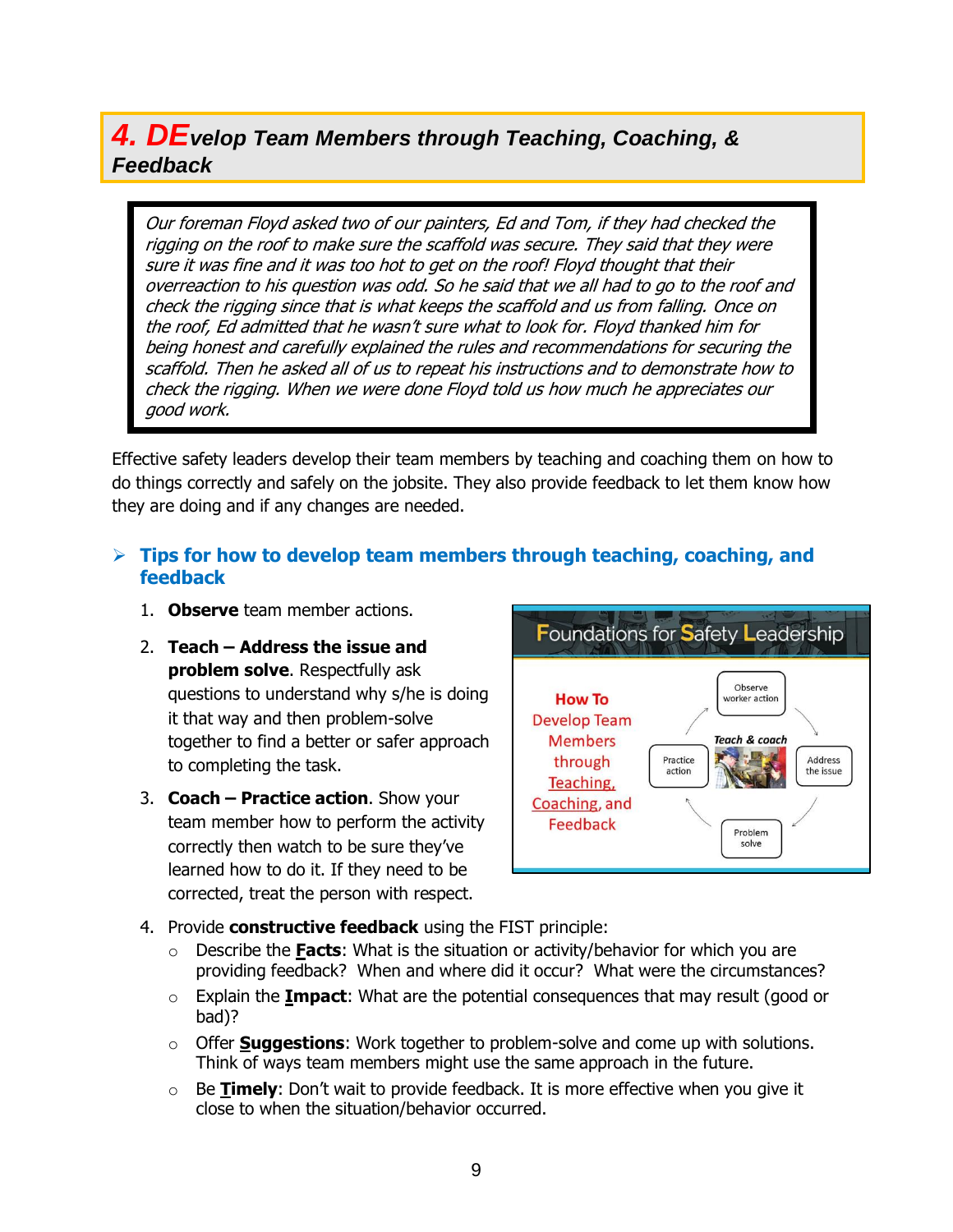#### *5. Recognize Team Members for Going Above and Beyond for Safety*

We have team members submit pictures to us when they see hazards on our job sites. We acknowledge these employees in front of everybody, or privately if they aren't comfortable with that, and we give them a \$20 gift card to Home Depot. We then give that information back to our general contractor to notify them that they have an issue on a job.

The final skill effective safety leaders display is recognizing their team members when they go above and beyond to maintain a strong positive jobsite safety climate. Showing your appreciation motivates and encourages team members to continue their efforts to maintain and improve the jobsite safety climate.

#### **Tips for how to recognize team members for a job well done**

- 1. **Give recognition separately from other types of feedback** do so in a timely manner and make sure it is sincere. It's also important to separate this type of "way to go" or praise feedback from other types of feedback that involves evaluating performance.
- 2. Regularly **thank them in private**.
- 3. **Be specific** about why you are praising the person – know your team members as individuals so you can use praise and acknowledgement effectively.
- 4. **Thank them publically only if the person is comfortable** with it – this can be a great way to show others that safety is valued. However, a person uncomfortable with public praise may be more embarrassed than pleased.

**It may be as simple as saying "good job," giving a handshake, or saying "thank you" for going the extra mile for safety or for something really well done***.*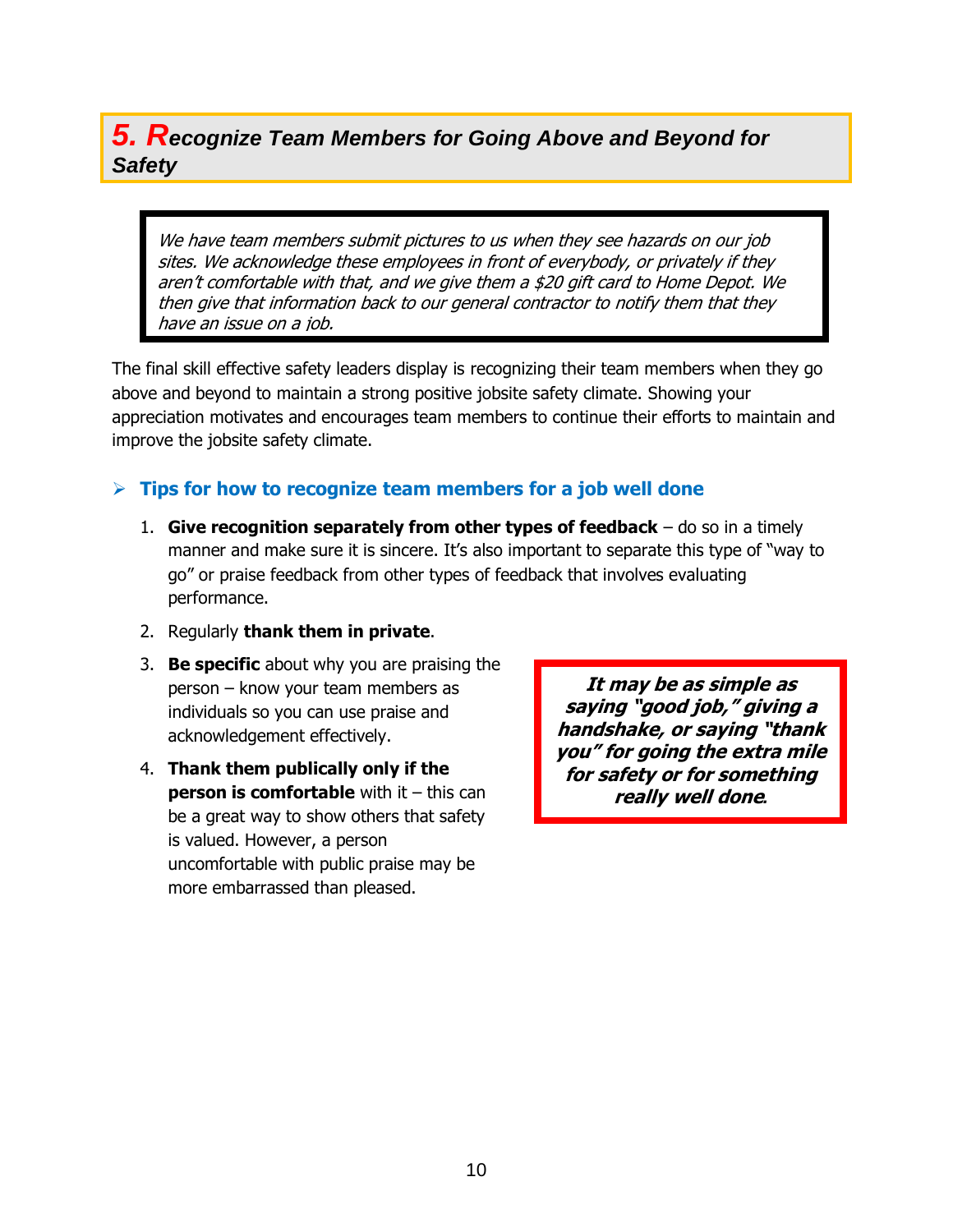## **TO SUM UP…**

| 5 Skills and Actions of an Effective Safety LEADER                                           |                                                                                                                                                                                                                                                                                                                                 |  |
|----------------------------------------------------------------------------------------------|---------------------------------------------------------------------------------------------------------------------------------------------------------------------------------------------------------------------------------------------------------------------------------------------------------------------------------|--|
| <b>Leadership Skills</b>                                                                     | <b>Good Leadership Actions</b>                                                                                                                                                                                                                                                                                                  |  |
| <b>Leads by Example</b>                                                                      | • Establishes safety expectations as a core value<br>• Shares safety vision with team members<br>• Demonstrates a positive attitude about safety<br>• 'Walks the Talk'<br>• Leads up by taking concerns to people at higher levels                                                                                              |  |
| <b>Engages and</b><br><b>Empowers Team</b><br><b>Members</b>                                 | • Engages, encourages, and empowers team members to identify<br>and act upon unsafe situations by<br>$\triangleright$ Reporting hazards and safety concerns<br>$\triangleright$ Providing solutions<br>$\triangleright$ Reporting near misses<br>Stopping work if necessary<br>≻                                                |  |
| <b>Actively Listens and</b><br><b>Practices 3-way</b><br><b>Communication</b>                | • Actively listens to <b>hear</b> what team members are saying<br>• Practices 3-way communication by having the person repeat the<br>message he/she heard                                                                                                                                                                       |  |
| <b>DEvelops Team</b><br><b>Members Through</b><br><b>Teaching, Coaching,</b><br>and Feedback | • Respectfully teaches and coaches workers<br>Watches the learner fix the hazardous situation or perform the task<br>to make sure it's done correctly<br>• Focuses on potential consequences rather than on the team<br>member's behavior<br>Uses the FIST principle for giving feedback: Facts, Impact,<br>Suggestions, Timely |  |
| <b>Recognizes Team</b><br><b>Members for Going</b><br><b>Above and Beyond</b><br>for Safety  | • Privately and/or publicly acknowledges team members for going<br>above and beyond when it comes to safety                                                                                                                                                                                                                     |  |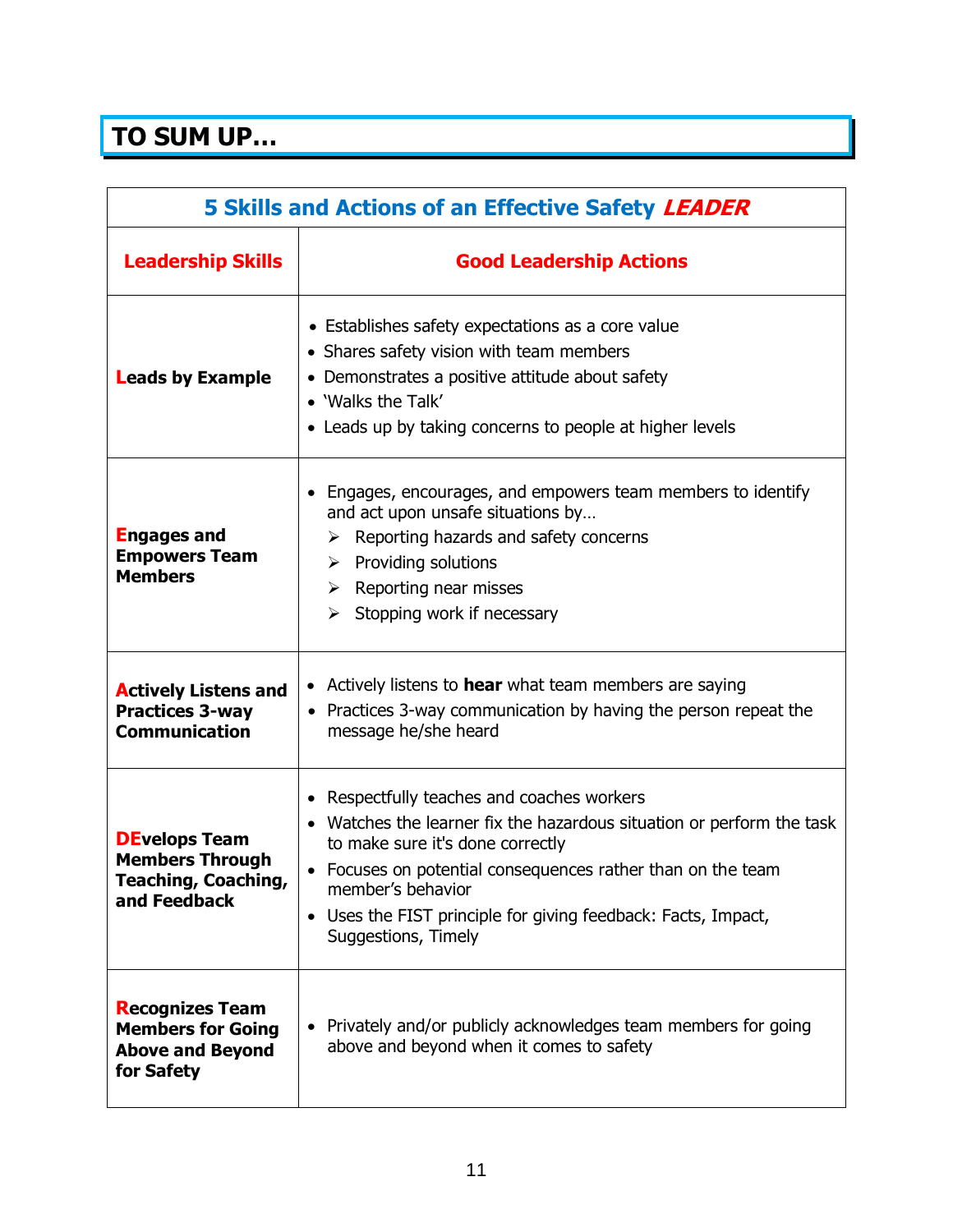#### **Next steps:**

Now that you are familiar with the 5 critical skills that you can use to become a more effective safety leader, it's time to see how you're doing and what you'd like to work on.

- $\triangleright$  Use the self-assessment on the next page to identify which skills and practices you will work on.
- $\triangleright$  Then, use the action plan to identify some specific steps you will take to improve those skills and practices. Set goals for the next 3 months and for  $3 - 6$  months.
- $\triangleright$  Follow up and check on your progress.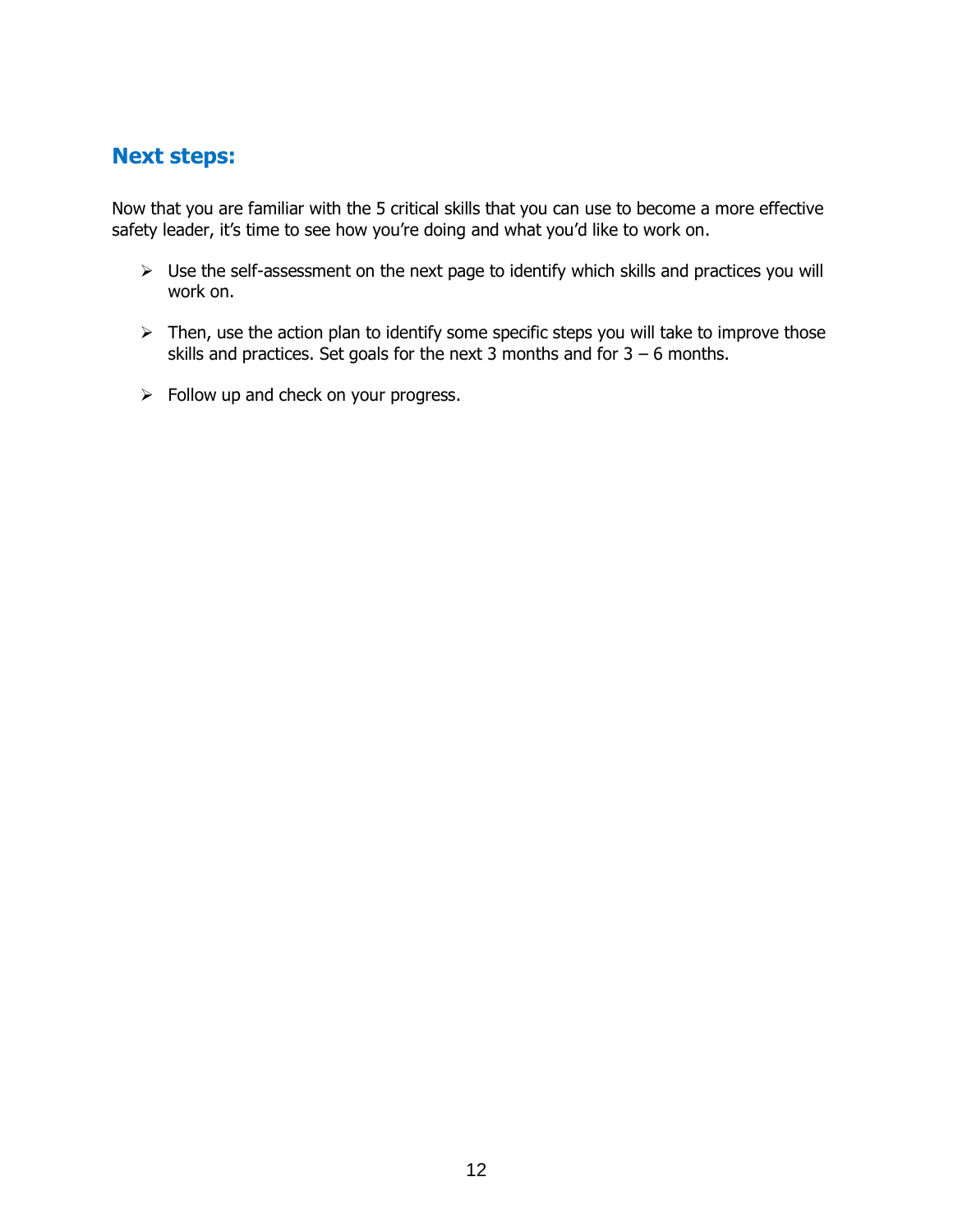## **PERSONAL ACTION PLAN**

## **Self-assessment: How often do you….**

|                                                                                                                     | <b>Always</b> | <b>Sometimes</b> | <b>Never</b> |  |
|---------------------------------------------------------------------------------------------------------------------|---------------|------------------|--------------|--|
| <b>Lead by example</b>                                                                                              |               |                  |              |  |
| Maintain a positive attitude about safety                                                                           | $\Box$        | $\Box$           | $\Box$       |  |
| Consider the safety implications of all your decisions                                                              | $\Box$        | □                | $\Box$       |  |
| Set high expectations for team members                                                                              | $\Box$        | $\Box$           | $\Box$       |  |
| Walk the talk $-$ always follow safe work practices                                                                 | $\Box$        | □                | $\Box$       |  |
| Communicate with your team that everyone owns safety                                                                | $\Box$        | □                | $\Box$       |  |
| <b>Engage and empower team members</b>                                                                              |               |                  |              |  |
| Engage team members in daily safety meetings or morning<br>safety huddles                                           | $\Box$        | $\Box$           | □            |  |
| Request input from team members about safety                                                                        | $\Box$        | $\Box$           | □            |  |
| Encourage team members to identify and report safety issues<br>such as hazards, concerns, injuries, and near misses | □             | □                | □            |  |
| <b>Actively listen and practice 3-way communication</b>                                                             |               |                  |              |  |
| Treat team members with respect when communicating with<br>them                                                     | $\Box$        | $\Box$           | □            |  |
| Actively listen to team members when they speak to you                                                              | $\Box$        | $\Box$           | □            |  |
| Practice 3-way communication with team members to ensure<br>your directions are understood                          | $\Box$        | $\Box$           | $\Box$       |  |
| <b>DEvelop Team Members Through Teaching, Coaching, and Feedback</b>                                                |               |                  |              |  |
| Teach and coach members in a respectful manner                                                                      | ⊓             | □                | □            |  |
| Focus on the problem rather than judging the person when<br>you give feedback                                       | $\Box$        | □                | □            |  |
| Make sure team members know how to do a new task before<br>actually doing it                                        | $\Box$        | □                | σ            |  |
| <b>Recognize Team Members for a Job Well Done</b>                                                                   |               |                  |              |  |
| Say "good job" or "thank you" to team members who go<br>above and beyond to create a safe jobsite                   | $\Box$        | σ                | $\Box$       |  |
| Use positive recognition of team members to encourage<br>jobsite safety                                             | $\Box$        | $\Box$           | $\Box$       |  |

#### **Total number of checks for each column \_\_\_\_\_\_ \_\_\_\_\_\_ \_\_\_\_\_\_**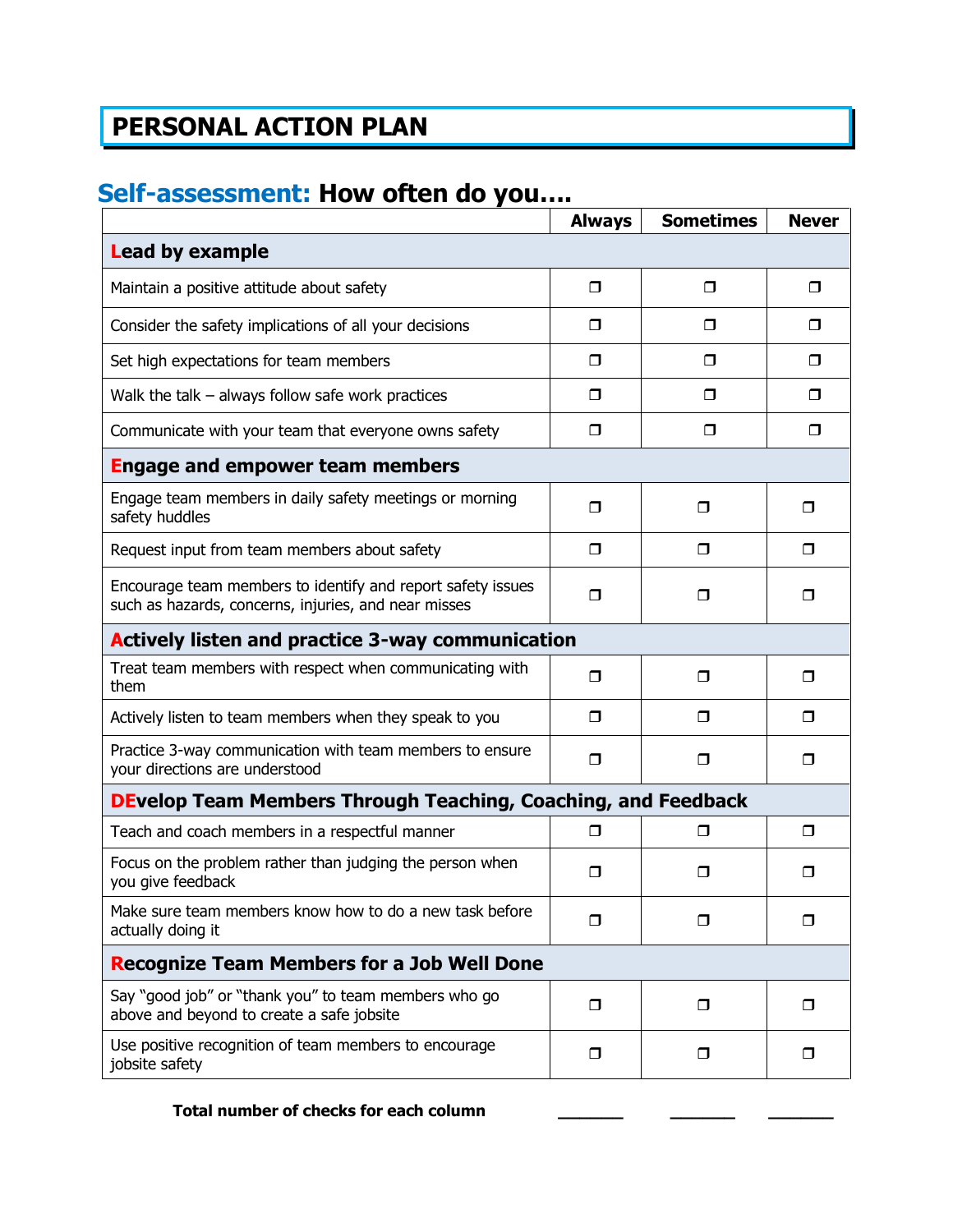#### **Action Plan:**

Based on your self-assessment and your knowledge of the 5 safety leadership skills, answer the questions below to create your action plan – what steps will you take in the next few months to further develop your skills as a safety leader? Be specific.

**1. In which of the 5 skill areas are you doing very well?** (Checked "Always" for the majority of the questions)

**2. Which skill areas do you need to work on or improve**? (Checked "Sometimes" or "Never" for the majority of the questions)

**3. Which skill area(s) will you work on first, in the next 3 months, and what steps will you take?**

**4. Which skill area(s) will you work on next, in 3 – 6 months, and what steps will you take?**

#### **Follow up and track your progress**:

At the 3-month and 6-month point, check to see if you have taken the steps to becoming a more effective safety leader. Ask yourself:

- $\triangleright$  What is working well?
- $\triangleright$  If you haven't taken the steps, what is preventing you from doing so?
- $\triangleright$  Who can help you or give you the support you need?